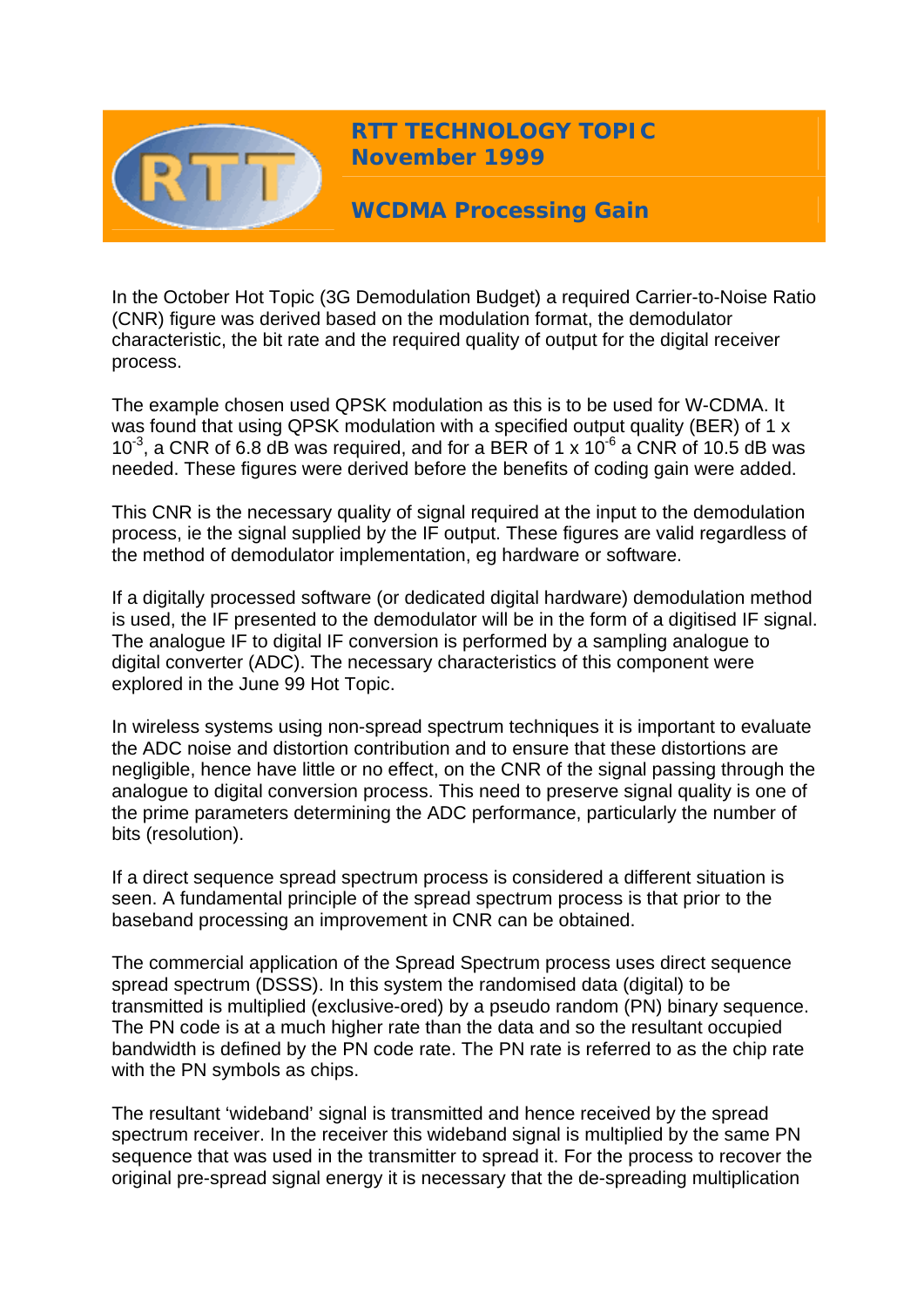takes place synchronously with the incoming signal.

A key advantage of this process is in the way in which interference signals which are encountered in the propagation channel are processed. As the received signal multiplication (de-spreading) is synchronous to the received signal the original narrow band signal energy is recovered. However, any interfering signals received are also multiplied by the receiver PN sequence **but not synchronously**. Thus the interfering signals are spread over the wide band width with only a small amount of interfering energy falling in the recovered narrow band signal.

The processing (or de-spreading) gain experienced in the DSSS process is the ratio of the chip rate to the data rate.

## **Example:**

If a 32 kb/s data rate is spread with a chip rate of 3.686 Mchips/s then the processing gain is



The power of this process can be seen by reference to the CNR in the receiver IF/Demodulator.

EG: It was seen in the October Hot Topic that a CNR of 6.8 dB was required for 1 x  $10^{-3}$  BER and 10.5 dB for 1 x 10<sup>-6</sup>. If a data rate of 1024 kb/s is transmitted with a BER requirement of 1 x  $10^{-6}$  then the processing gain is 5.5 dB. If the signal quality, ie CNR is improved by 5.5 dB and a CNR of 10.5 dB is required at the demodulator input then the receiver will still achieve the desired performance with a CNR of 5.0 dB in the IF/RF stages.

Back to the IF analogue to digital conversion. The processing gain is applied after the IF digitisation process. This means the ADC is working in the 'low quality' (5.0 dB CNR) signal environment and as such the number of bits required can be reduced in accordance with the definitions presented in the June 99 Hot Topic – Digital IF Design.

It must be recognised that the process gain is a function of the total spread content of the channel.

The total spread content of the channel is formed by a Dedicated Physical Data Channel (DPDCH) being multiplexed together with a Dedicated Physical Control Channel (DPCCH). These are multiplexed across 16 time slots, each of 0.625 ms to make up a 10 ms frame.

An example: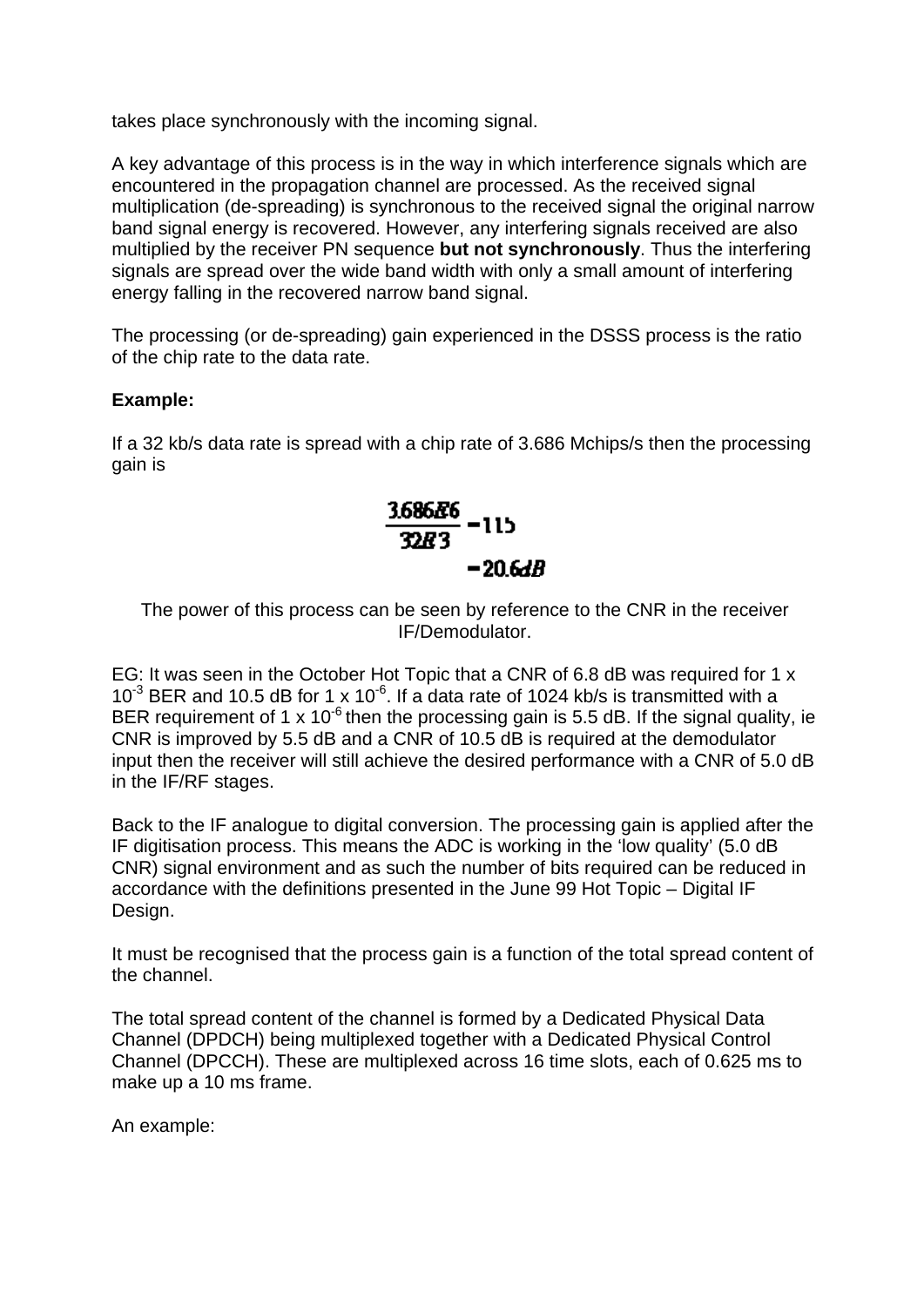A DPDCH is constructed of

- Source coded content,  $ea = 9.6$  kb/s.
- This is then channel coded  $(9.6 \text{ kb/s} \times 3) = 28.8 \text{ kb/s}$ . (Channel coding is the process of encoding the source data to increase its robustness, in this example convolutional encoding at a 1/3 rate).
- Now the DPCCH is added in each frame (10 ms) contains 160 control symbols, ie 10 symbols per slot.

160 symbols/10  $\text{mS} = 1600$  symbols/sec.

As the baseband data is formatted in QPSK then 1600 sym/sec = 3.2 kb/s.

So the slot total is  $= 28.8 + 3.2$  kb/sec

 $= 32$  kbs

 $= 16$  k symb/sec

The signal is then QPSK modulated and spread using a cover of 240 chips/symbol.

 $240 \times 16 = 3.84$  Mc/s

Prior to the recent change to 3.84 Mc/s the chip rate was at 4.096 Mc/s, which when applied to a filter with a roll of factor  $(\mu)$  of 1.22 gave a bandwidth of 5 MHz.

The change to 3.84 Mc/s would assume a filter roll off factor of 1.47 30 giving the possibility of an improved adjacent RF 'channel' performance.

As the channel code rate is 32 kbs the process gain is 10 log  $(3.84/0.032) = 20.8$  dB, not 10log  $(3.84/0.0096) = 26$  dB as may have been anticipated (or hoped for!).

In addition to the process (de-spreading) gain described there is the received signal power improvement due to multipath reception and combining them.

The quality of this process depends on the ability of the receiver to accurately estimate the various multipath delays at a sufficient rate and to combine the recovered energies with a minimum of loss.

It is necessary to have at least one chip 'distance' between multipaths to be able to resolve then separately and hence use their energy. It follows therefore that the shift from a chip rate of 4.096 Mcs to 3.84 Mcs has diminished the improvement that the RAKE receiver can offer, but not to a significant degree, ie

| 4.096 Mc/s             | $= 0.2441$ m S      |
|------------------------|---------------------|
| Path length for 1 chip | $= 73.23 \text{ m}$ |
| $3.84$ Mc/s            | $= 0.264$ m S       |